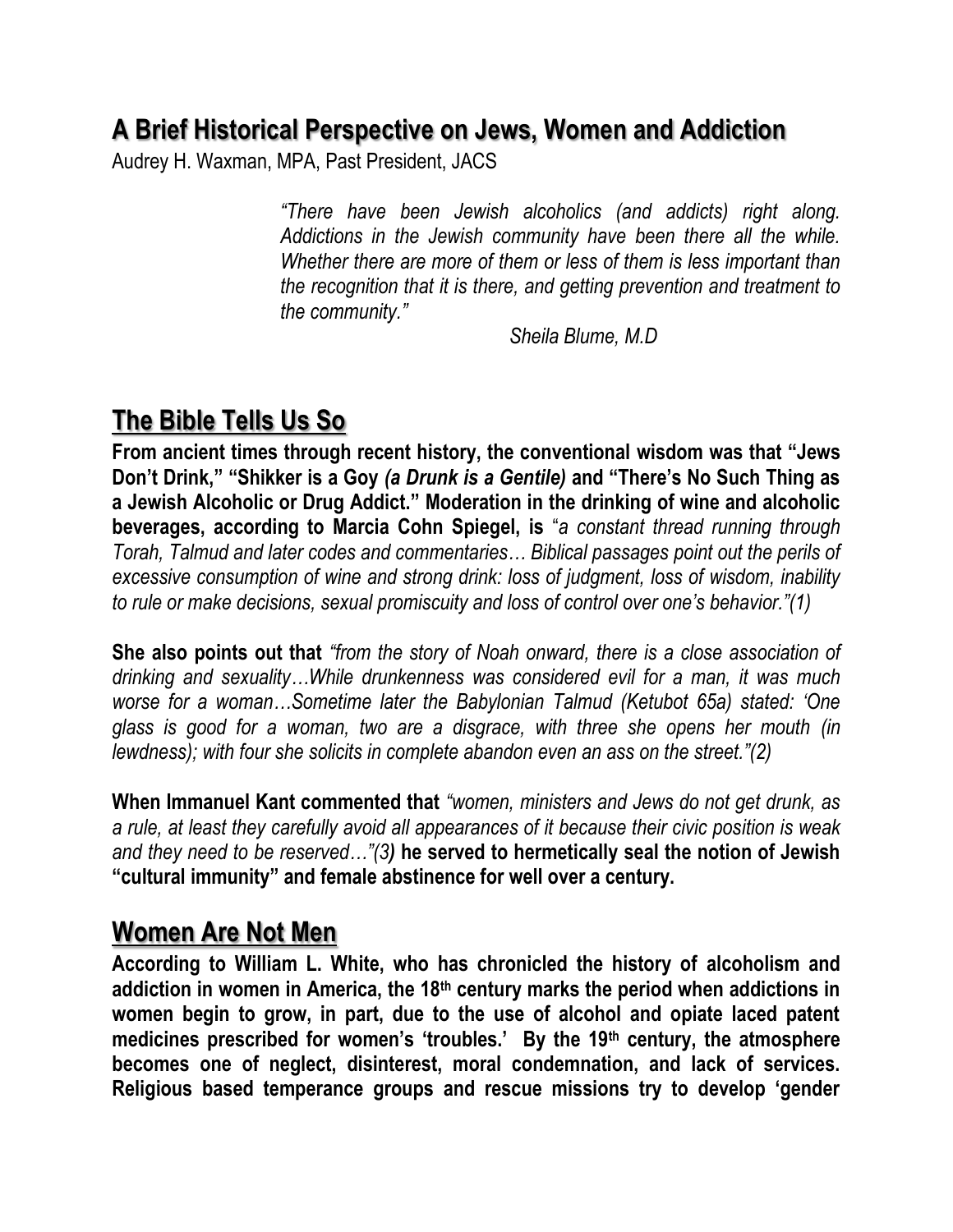**specific' treatment for women. But the concept backfires. Rather than help the cause of addicted women, it hinders and stigmatizes them by emphasizing the need to address their 'degradation.' The services go underground until they ultimately collapse in the early 20th century and** "*addicted women lived and died in a shroud of silence"* **until the birth of AA. (4)**

**The revolution that comes in the treatment of alcoholism occurs in 1935 when Bill W(ilson) and Dr. Bob (Smith) come together in Akron Ohio to form Alcoholics Anonymous. The simple program, of one alcoholic helping another stay sober day by day, using 12 suggested steps of recovery as their guide, along with attending meetings, sponsoring or mentoring others, and giving back service will change everything for alcoholic and addicted men and women forever. AA begins to grow across the country.** 

**Women, however, are not eagerly welcomed at first. This 1946 letter, which appeared in the AA's newsletter,** *Grapevine,* **tells why. (5)**

### **"Why Women Should Not Be Allowed in A.A."**

- *\** **The percentage of women who stay in AA is low.**
- **\* Many women form attachments too intense – bordering on the emotion.**
- **\* So many women want to run things.**
- **\* Too many women don't like women.**
- **\* Women talk too much.**
- **\* Women are a questionable help working with men and vice versa. Sooner or later, a woman on-the-make sallies into a group, on the prowl for phone numbers and dates.**
- **\* A lot of women are attention demanders.**
- **\* Few women can think in the abstract.**
- **\* Women's feelings get hurt too often.**
- **\* Far too many women cannot get along with the non-alcoholic wives of AA members.**

**Eventually women are "allowed" in AA. Soon Bill's wife Lois, begins a companion program, Al-Anon to help families and friends of alcoholics which uses the same steps and principles of AA. Mrs. Marty Mann, becomes the first woman member of A.A. She goes on to become an alcoholism pioneer in her own right, as founder of the National Council on Alcoholism and co-supporter with R. Brinkley Smithers of E.M. Jellinek's watershed study which introduced the "disease concept" to alcoholism treatment. The fate of women alcoholics improves as more and more get sober through AA, "go public" about their alcoholism, and are helped as women physicians like LeClair Bissell, M.D. and Sheila Blume, M.D. enter "the front lines of**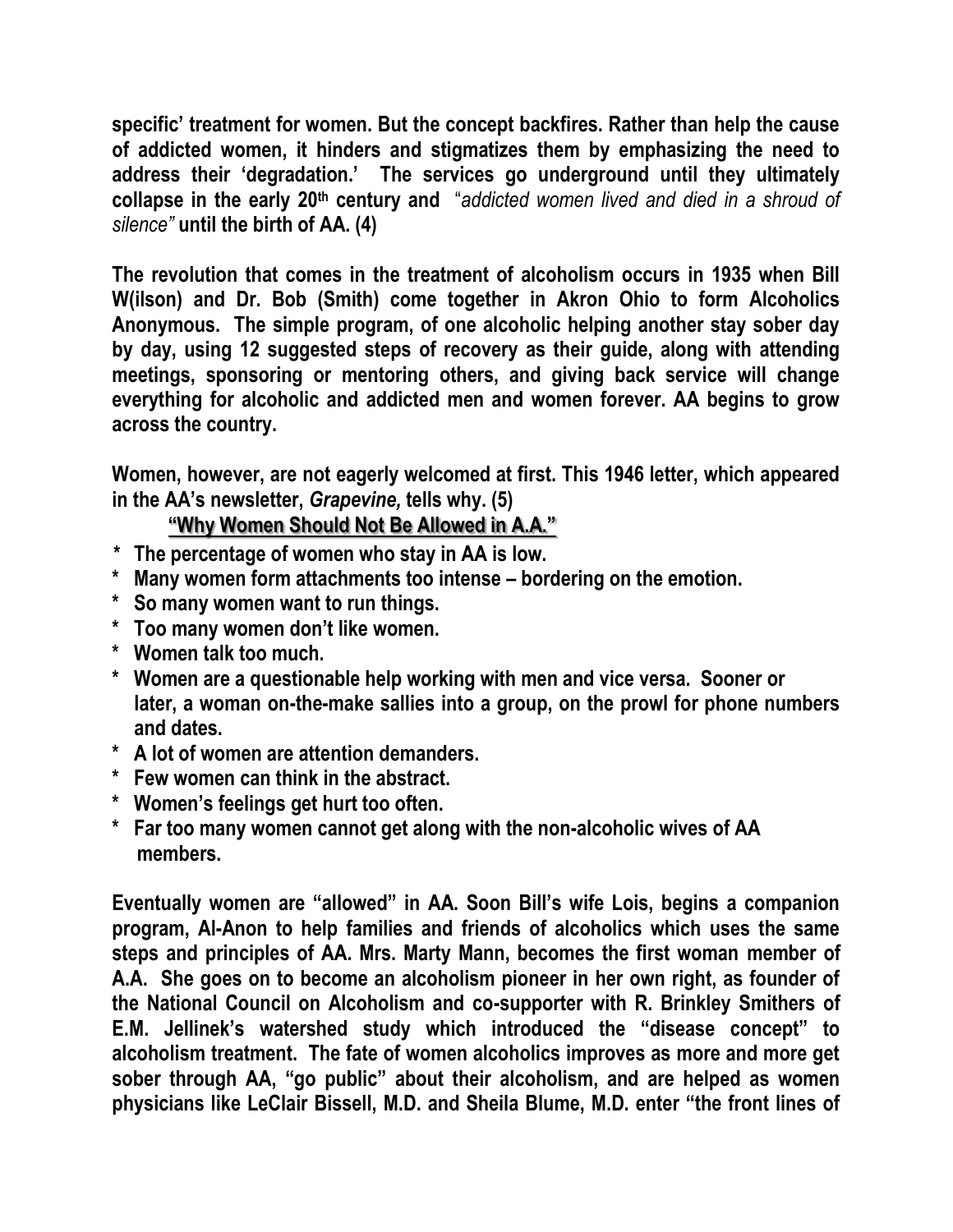**alcoholism treatment" and "recovery advocates" promote the development of services for women. (6)**

**In the mid 1950's, one of the first women to 'go public' about her alcoholism is Lillian Roth, a Jewish theatre and film actress (who had appeared in "***Animal Crackers"* **with the Marx Brothers). Her biography, "I'll Cry Tomorrow" captures the attention of the world and is credited with helping Americans to view** *"alcohol addiction as a disease, not a vice or simply a bad habit resulting from lack of willpower."(7).* **The book is eventually translated into 18 languages, made into an Academy Award nominated popular film and Roth herself is cited for influencing the development of AA groups in Australia. The fact that she is a Jewish woman alcoholic, however, is no more than an afterthought.** 

**It takes another two decades until the next 'revolution' when First Lady Betty Ford publicly admits her addiction to prescription drugs and alcohol. It is a "stunning moment' and a turning point in public perception and attitudes. It helps to 'destigmatize addiction' and begats a new term "chemical dependency" to describe addiction to mood altering chemicals whatever the form. (8) It challenges old notions of who is an addict and alcoholic. Addicts, it seems, are as likely to be your neighbor's mother as they are the junkie on the corner. Mainstream America now begins to look at alcoholism and chemical addiction in a new way and the Jewish world begins to do the same.** 

**Whatever scientific and scholarly literature starts to be developed either ignores Jews who drink or drug or focuses on moderation, cultural and genetic factors that "protect" Jews, enable them to "avoid" alcohol problems and result in low incidence rates. This changes... very very slowly over time.** 

**Research on women and addiction doesn't fare much better. Says Sheila Blume,** *"20 years ago (I) couldn't find a published paper on sex difference in treating alcoholic men and women. It was just assumed that there only men were alcoholics."* (9)

**As Dr. Blume and others begin to study addiction in women, they become a "suitable' area of study. These studies begin to characterize the nature of women's addictions. They:** 

- **are more likely to be solitary abusers and isolated from family and community.**
- **tend to become addicted more quickly and suffer addiction's consequences sooner.**
- **are more vulnerable to physical and sexual abuses, and**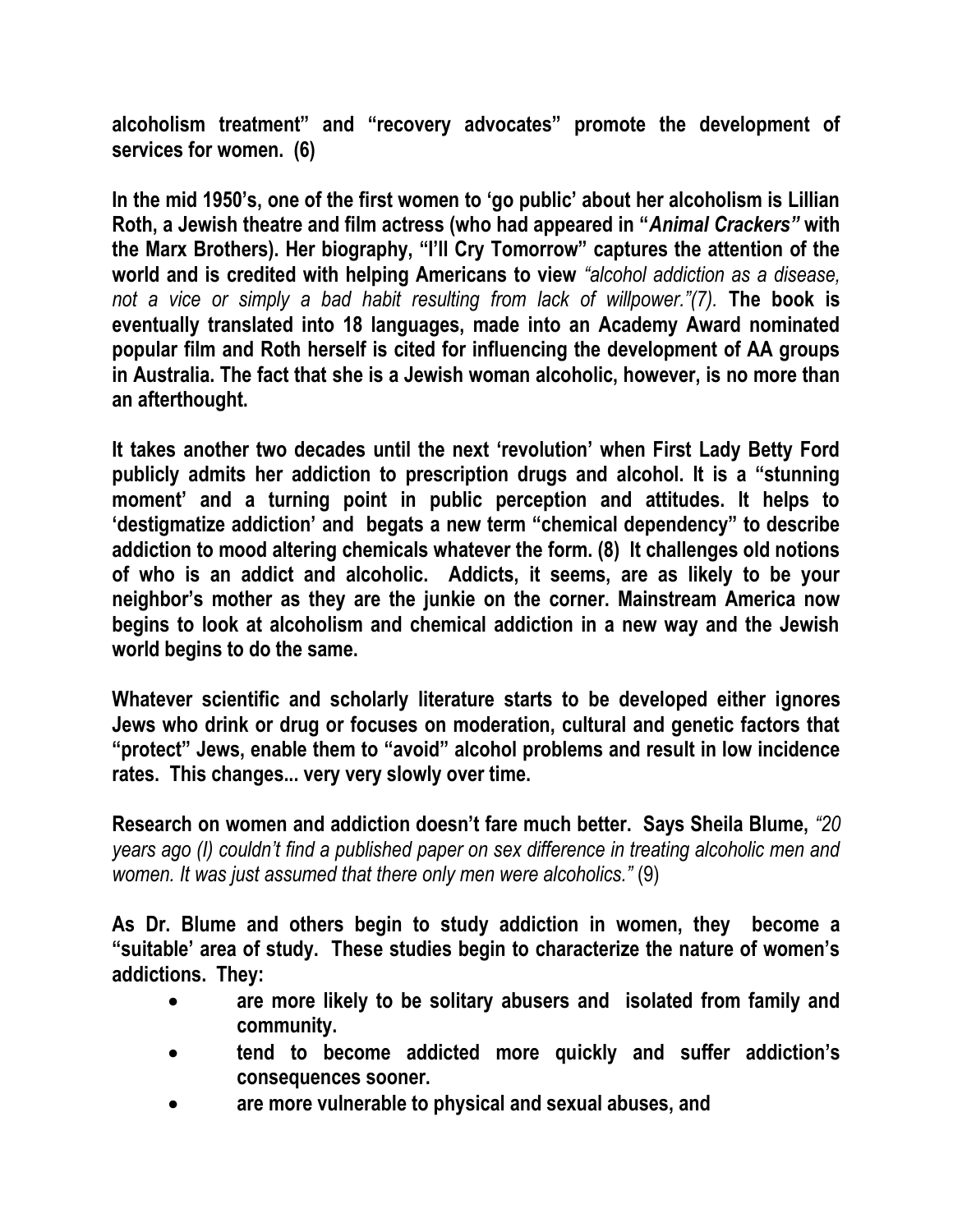**more prone to have high risk emotional problems such as depression. (10)** 

**As a result, this** "*prevents their disease from being identified… (and) contributes to the belief that women alcoholics are rare"… (and) because they do not resemble social stereotypes… drug or alcohol problems in women fail to be diagnosed."(11)* **The same can be said for Jewish addicts and alcoholics as well.** 

## **The Ostrich Stance in the Jewish Community**

**Perhaps the best description of the Jewish community's traditional attitude toward alcoholism and addiction was written in 1973 by Rabbi Gilbert Rosenthal in the Preface to** *JUDAISM AND DRUGS.*

*"Regrettably the Jewish community has for two long ignored the danger (of addiction), trusting that it would simply go away. Some Jewish leaders chauvinistically refused to acknowledge that Jews use drugs or alcohol. Others were simply too ashamed to concede that we have a dilemma….Other lay and professional leaders, rabbis and communal officials have adopted the ostrich stance.* 

*But, as Abba Eban once declared, 'when an ostrich buries its head in the sand to avoid facing unpleasant facts, it not only presents an undignified spectacle but it also constitutes an irresistible target…"the American Jewish community has finally shed its reticence and is prepared to do battle. And do battle we must. For the crisis of drugs (and addiction) is an American problem; … a rich man's problem as well as a poor man's problem…And, a Jewish problem too." (12)*

**The book, the first of three seminal volumes on addiction was published by the Commission on Synagogue Relations of UJA/Federation of Jewish Philanthropies of New York, under the direction of Rabbi Isaac Trainin. With each successive volume, the veil of secrecy was lifted a little higher. To this day, the three books produced by the Federation Task Forces, JUDAISM AND DRUGS** *(1973),* **ALCOHOLISM AND THE JEWISH COMMUNITY** *(1980)* **and ADDICTIONS IN THE JEWISH COMMUNITY** *(1986)* **remain** *among the* **definitive publications on Jews and chemical dependency.** 

**It was now clear - the genie was out of the bottle – as Jews were getting into bottles – of alcohol and drugs. As Rabbi Trainin put it,** *"Whereas in the early 50's major hotels in New York were not over anxious for Federation fund-raising functions, the picture changed dramatically over the years…. By the 1970's banquet managers in major hotels solicited our business because as one banquet manager stated to me, 'now your people drink as much as Gentiles.'"(13)*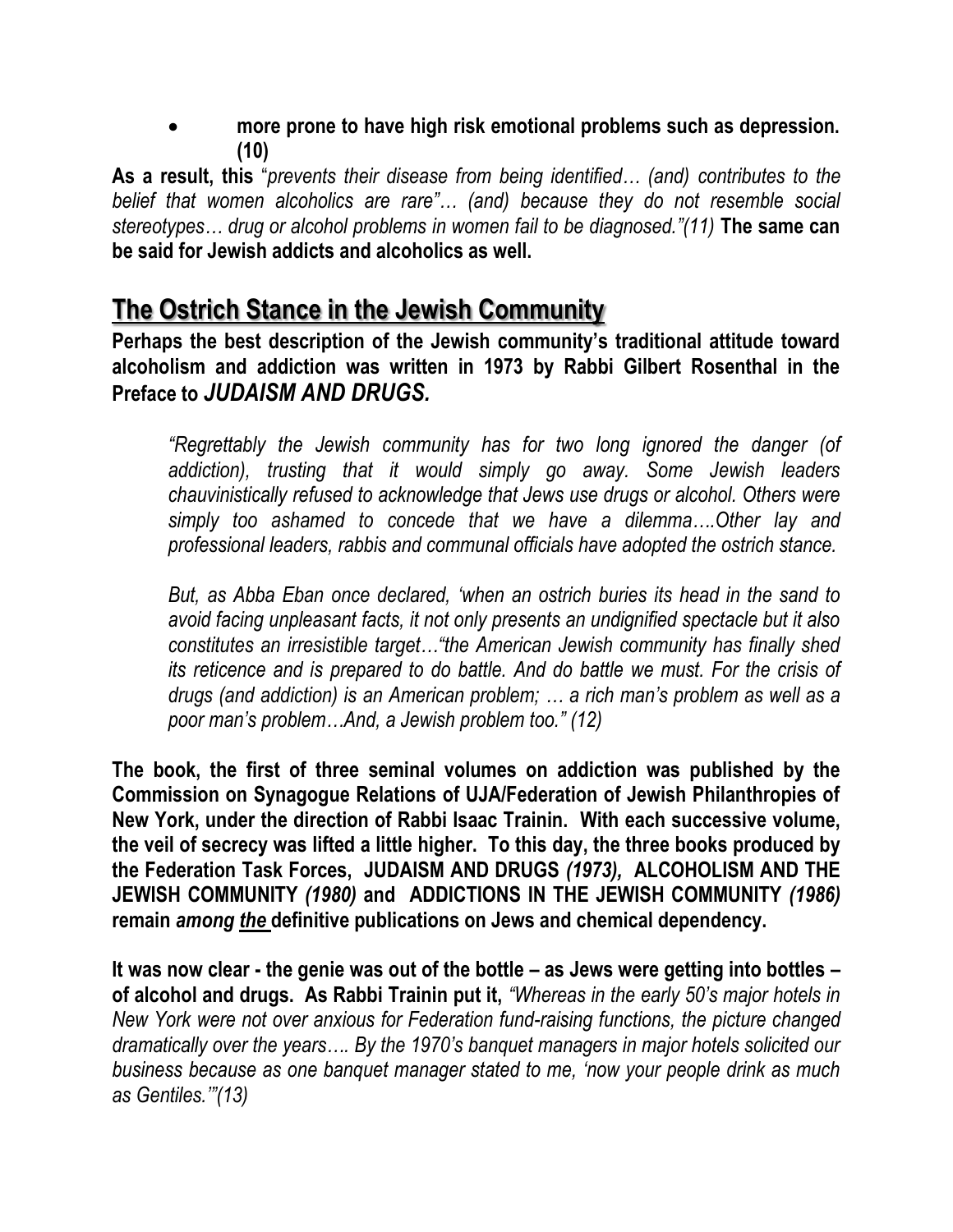**At about the same time, the spiritual leader of one of the three synagogues in New York which hosted AA meetings, Rabbi Sheldon Zimmerman, told the Commission that there were "a large number of Jews" at the meeting, and** "*exhorted the Commission to establish a Task Force to look into the problem."* **(14) Simultaneously, more calls started to come in to the Jewish information and referral hotline from parents concerned about their teens' use of marijuana. And, Jewish "baby boomers" of the Sex, Drugs and Rock 'n' Roll "Woodstock / Vietnam" generation began 'experimenting' with all types of substances.** 

**Jewish members of AA, as "horrible examples" were invited to join professional and religious leaders on the recently established Task Force on Alcoholism. They were able to put "a name and a face" to the disease in a way that the Jewish community hadn't seen before. Alcoholism and chemical addiction was no longer an abstraction. It was a disease - primary, predictable and progressive which could cripple and destroy a life – a Jewish life – as much as any other. But, it was also a disease that could be arrested and its victims could find recovery.**

**The Task Force had an ingenious idea – hold a weekend retreat for recovering alcoholics, addicts and family members – a kind of "spiritual homecoming" -a unique blending of Jewish tradition and 12-step recovery philosophy together, for the first time, anywhere. That weekend in 1978 marked the birth of JACS (***Jewish Alcoholics, Chemically Dependent Persons and Significant Others***) and the start of a new self help movement of recovering Jewish people, empowering themselves, talking to their communities and advocating for services on behalf of addicted Jews and families.** 

**That first retreat would also capture the special anguish of the Jewish addicted woman:** "*I attended a Bar Mitzvah last week and I was ashamed to touch the Torah. I feel a triple stigma, in that I am a female, and Jewish and alcoholic."* 

**As alcoholism and addiction began to slowly make its way onto the agenda of Jewish communal institutions, JACS, with the guidance of Federation, played a leadership and catalytic role. A quarter of a century ago, you could literally count on one hand the number of rabbis informed about addiction. Through a formal course in Chemical Dependency and Spiritual Counseling, certified by the major theological seminaries and, by enlisting rabbis, cantors and seminary students to provide spiritual leadership at JACS weekend retreats, today, more than 500 rabbis are now knowledgeable about alcoholism and addiction. For many it was clearly an eye-**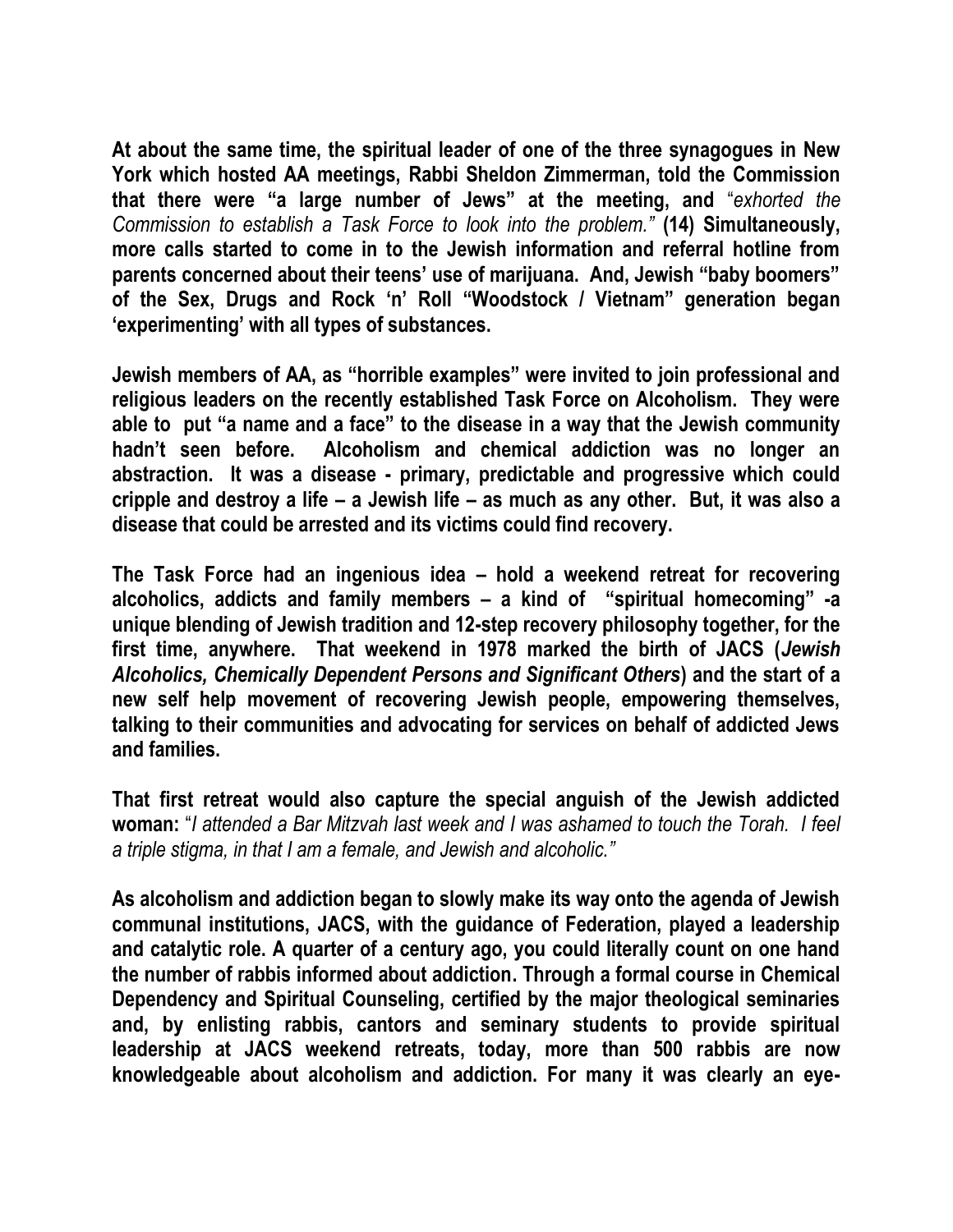**opener. As one overwhelmed cantorial student observed** *"learning about chemical dependency at this retreat is like learning to bowl by being the bowling pin."*

**Federations took on roles as conveners of community efforts; Jewish service agencies, with JBFCS in the forefront, trained staff in addiction and established links to 12-step programs; Jewish schools and Yeshivas developed curricula to begin to create awareness among youth; knowledgeable rabbis began to take their rightful place in addressing the spiritual needs of recovering Jews and in creating 12-step oriented spiritual literature.** 

**Public awareness was heightened significantly when Dr. Sheila Blume (along with Dee Dropkin), in 1980, conducted a groundbreaking research study on Jews and addiction. They found, contrary to popular opinion,** "*there was no real evidence to substantiate the claim that assimilation breeds alcoholism, and that Jewish alcoholics abandon traditional religious customs, values, and their Jewish identity.…*"W*hatever the family history in other groups, we found very similar things in our Jewish alcoholics. These were not isolated people who drank in some way different from the people around them" (15).* 

**It would take another 20 years, however, before there would be another major research study on Jews and addiction. In 2001, the JACS Study I, under the direction of Susan Vex, a JACS member, and Dr. Blume was published in the prestigious Journal of the American Society of Addiction Medicine and presented at the American Psychiatric Association.** 

**The study identified characteristics of chemically dependent Jews and their families from the JACS data base. Their findings were consistent with Dr. Blume's first study:** 

- **"alcohol was found to be the most prevalent drug of both primary (54.7%) and secondary (24.5%) dependence."…**
- **"rather than having an immunity to alcoholism, chemically dependent Jews tend to choose alcohol as (their) drug of dependence." and**
- **participants had "positive family histories" of dependence, in prior generations. (16)**

**Moreover, in contrast to national studies and AA surveys which showed a 2:1 ratio, male to female, there were an approximately equal number (1:1) male to female ratio (where alcohol was the primary drug of choice).(16)** 

**Who says Jewish girls don't drink?**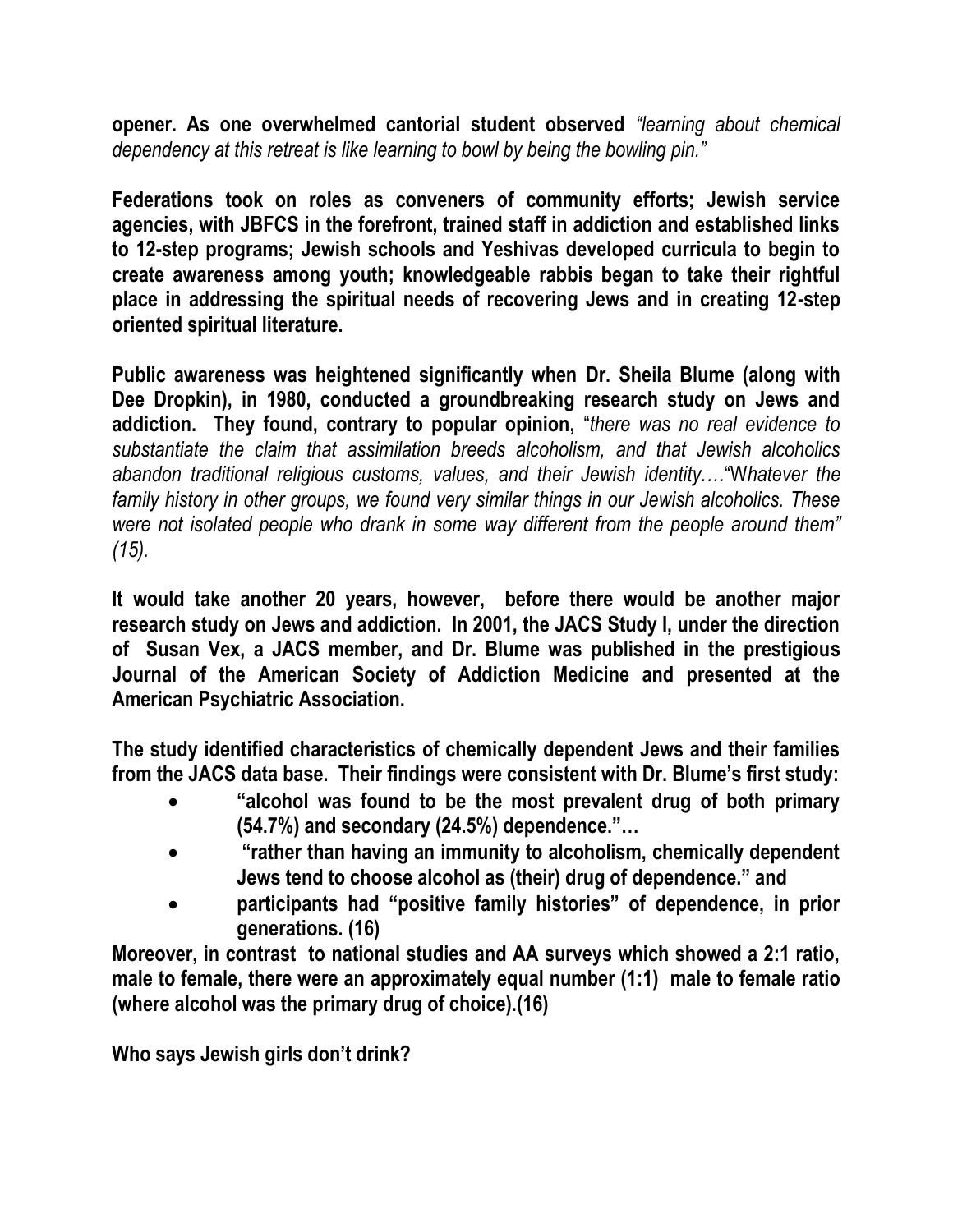# **Healing and Empowering for the Future**

**Over the past half century, things have changed for alcoholic and addicted men and women, Jewish and non-Jewish. Today, there is more readily available information, as well as better identification by professionals. There are more treatment resources and greater awareness of how to find them. There is greater community involvement and participation by religious leaders and faith based groups. There are more 'notables' publicly acknowledging their addictions and more media attention to the exploits of those not yet in recovery.** 

**And while we have come a long way, we haven't come far enough for women alcoholics and addicts as a country, or for Jewish women alcoholics and addicts as a community. One only has look at the recent study conducted by the National Center on Addiction and Substance Abuse (CASA). Their report,** *Women Under the Influence* **found that many of same issues that prevented women from seeking treatment in the past are still preventing them from seeking it in the present.(17)** 

**They report that nationally:**

- **6 million women abuse or are dependent on alcohol**
- **more than 7.5 million girls and women misuse or abuse prescription drugs.**
- **92% of women do not receive treatment for their alcohol and drug problems**
- **only 38% of treatment facilities have special women-only programs. (18)**

**And, how have Jewish alcoholic and addicted women fared? According to the sources, they don't even exist. The CASA study makes no reference to Jewish women. Neither does 'our own" periodic National Jewish Population Survey. It makes no mention of alcoholism or addiction.** 

**After all these years, addicted Jews and family members continue to remain largely invisible in much of the public eye by omission, and invisible in the eyes of much of the Jewish community by intention.** 

**Clearly, however, there has been some movement. 20 years ago, a book like this one on Jewish Women in Recovery would have been unheard of. Today, Jewish alcoholic and addicted women and family members are eager to share their stories of recovery to help their Jewish sisters find sobriety. As these brave Women of Valor come**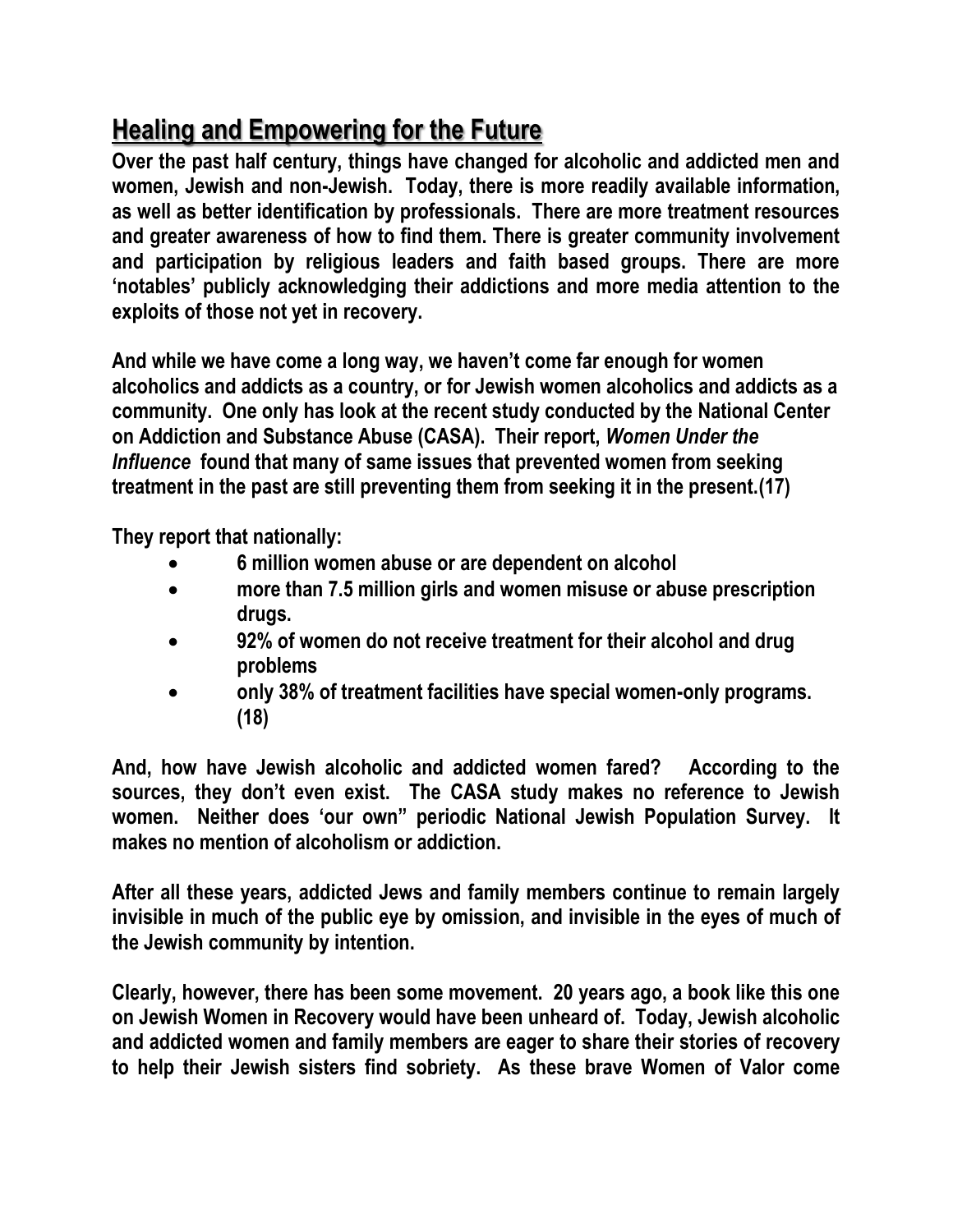**forward to lift the veils of secrecy, shonda (***shame or disgrace)* **after shonda comes spilling out of the closet - incest, physical and sexual abuse, domestic violence.** 

**It is a sad irony that the joy and freedom they feel about breaking through the wall of denial about one shonda, is tempered by the pain of knowing how many are still hidden behind even higher walls. But there is no turning back. Yes, the genie is out of the bottle – but she is a different genie – no longer passive and shy. She is strong, determined and resilient, coming out of the shadows, coming forward to take charge of her life, eager to join together with others to empower themselves and make themselves whole.** 

**As a community of Jewish women we have indeed learned, as Marcia Cohn Spiegel says** *"to survive, to recover, to heal ourselves." (*and)*"to find a place in Judaism that does not require us to separate into parts, woman, Jew, survivor, addict, alcoholic."* (19)

#### **And as we do, in the distance, an Ostrich stands upright and smiles!**

## **NOTES**

1. Spiegel, Marcia Cohn. "Alcoholism: Jewish Women Confront a Growing Problem." Stephen J Levy and Sheila B. Blume,. co-eds. Addictions in the Jewish Community. Commission on Synagogue Relations, Federation of Jewish Philanthropies of New York, Inc. New York, NY 1986, pp 62-73.

2. IBID.

3. Spiegel, op cit.

4. White, William L. "Women, Addiction and Recovery: A Historical Review" http:/[/www. counselormagzine.com.](http://www.counselormagzine.com/) August, 2002: Vol (3)4, pp 52-54.

5. *AA Grapevine*, (1946, October)3(5):1:6. Quoted in White, W.L. (1998), Slaying the Dragon: The history of addiction treatment and recovery in America. Bloomington, IL: chestnut Health Systems / Lighthouse Institute.

6. White, "Women Addiction and Recovery: A Historical Review." op cit.

7. McClellan, Dr. Michelle, "Lady Tipplers: Gendering the Modern Alcoholism Paradigm." Sarah W. Tracy and Caroline Jean Acker, eds. American Consciousness: The History of Alcohol and Drug Use in the United States 1800-2000. University of Massachusetts Press, Boston, 2003. pp 267-297

8. White, "Women Addiction and Recovery: A Historical Review." op cit.

9. Blume, Dr. Sheila, R.J. Frances and S.I. Miller (Eds). Clinical Textbook of Addictive Disorders (2<sup>nd</sup> ed), New York, Guilford. pp 413-429.